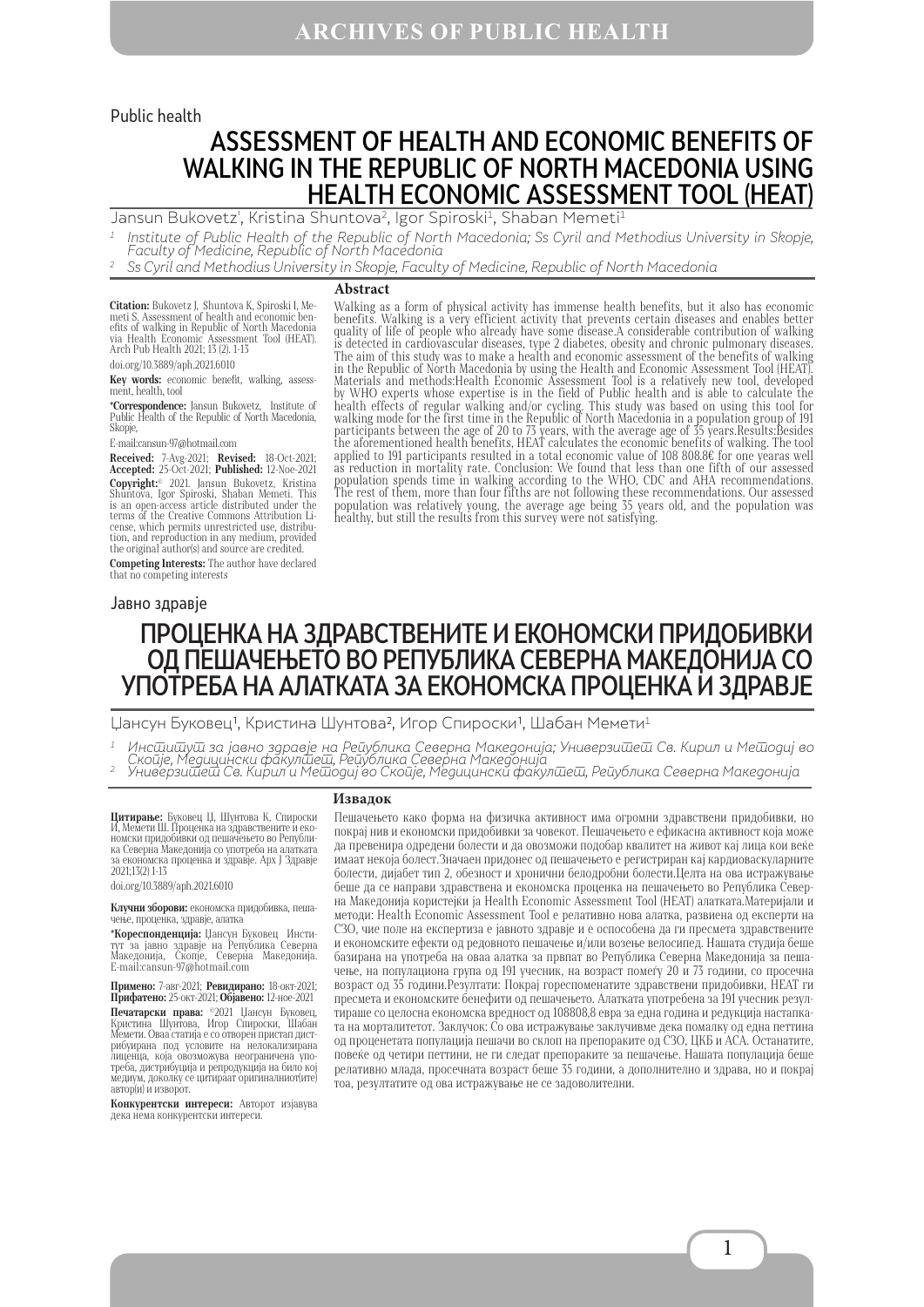#### **Introduction**

Walking is the oldest and simplest form of engaging the muscle apparatus. Although nowadays walking is not appreciated as gym training (weight lifting, pilates, crossfit etc.), it is still the safest form of physical activity, since walking accidents happen rather rarely as opposed to accidents in gym training.

Overthe last century the working environment has become more and more digitalized with little physical loading and the working processes have been concentrated in offices and cubicles. Physical activity does not economically encumber people, and having in mind that preventive health programs are far more costeffective than the curative ones, we can conclude that physical activity is primarily significant in prevention of health issues, sustaining and improving health of the entire population<sup>1</sup>.

Walking, cycling, wheeling, sports, active recreation and play are popular ways to be active, and they can be practiced at any level of skill and for enjoyment by everybody.

The WHO Guidelines on physical activity and sedentary behavior provide evidence-based public health recommendations for children, adolescents, adults and older adults on the amount of physical activity (frequency, intensity and duration) required to offer significant health benefits and mitigate health risks<sup>2</sup>.

Walking as a healthful form of physical activity began to receive attention in the 1990s due to new recommendations that emphasized moderate-intensity physical activity. In 1995, the American College of Sports Medicine and the Centers for Disease Control and Prevention published national guidelines on Physical Activity and Public Health<sup>3</sup>.

The Committee on Exercise and Cardiac Rehabilitation of the American Heart Association endorsed and supported these recommendations.

WHO guidelines and recommendations provide details for different age groups and specific population groups on how much physical activity is needed for good health.

For adults from 18-64 years of age, individuals above 65 years and those with diabetes type 2, hypertension, cancer survivors and HIV infected, the recommended time for moderate physical activity is 150-300 minutes or at least 75–150 minutes of vigorous-intensity aerobic physical activity; or an equivalent combination of moderate and vigorous-intensity activity throughout the week. Besides, all these groups of people should limit the amount of time spent being sedentary.

Physical inactivity is one of the leading risk factors for non-communicable disease mortality. People who are insufficiently active have a 20% to 30% increased risk of death compared to people who are sufficiently active<sup>4</sup>.

Walking, as much as it seems trivial, futile and worthless is not that unimportant as it may seem. Every day there are scientific discoveries over the benefits of physical activity.

The objective of this study was to measure the health and economic benefits of walking. Even though the economic arguments should not be the only reason for decision making, expressing through a monetary unit is a facilitating way for the decision makers to understand results from the assessments and can also be a tool for creating intersectoral politics.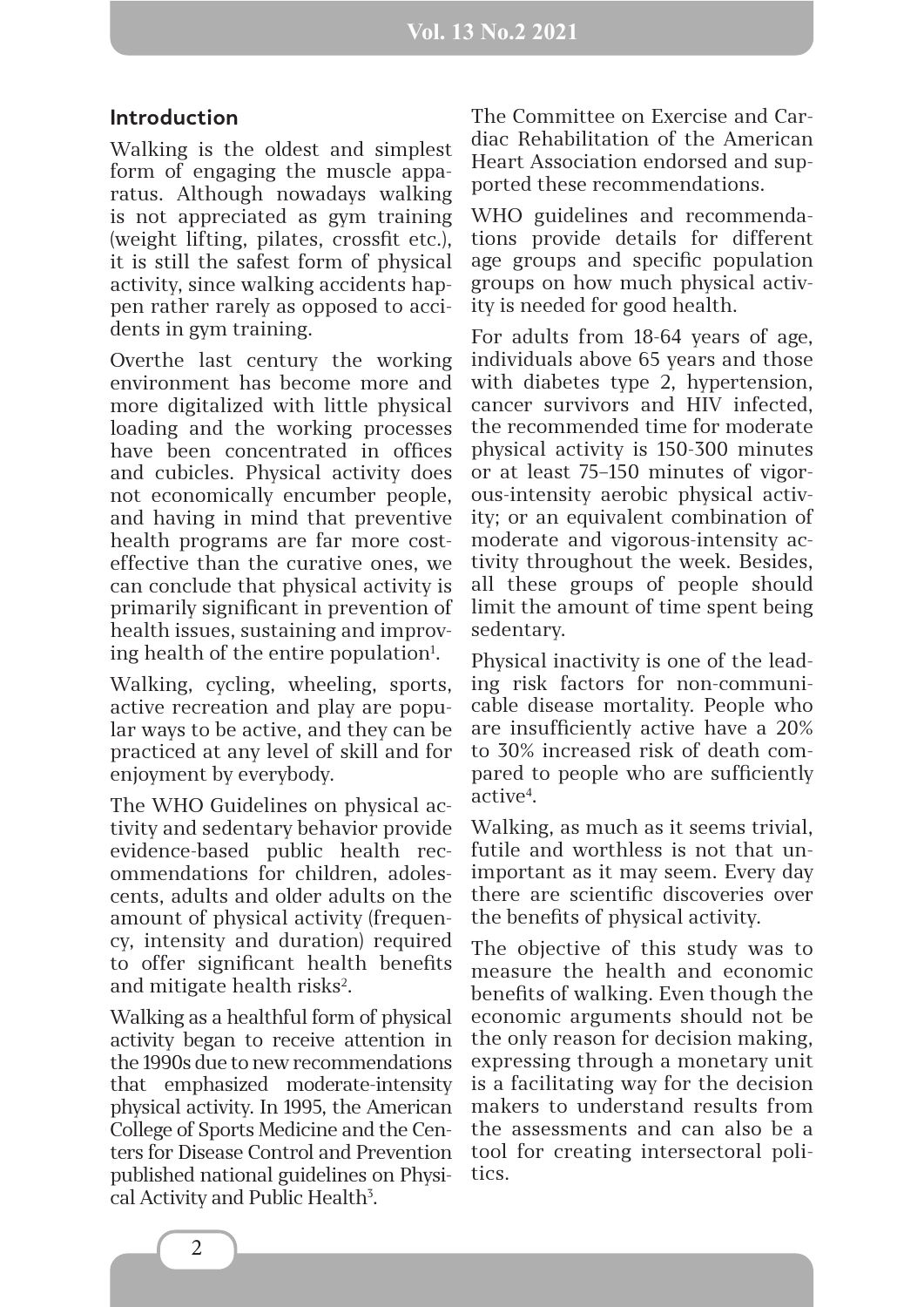The aim of this study was to make a health and economic assessment of the benefits of walking in the Republic of North Macedonia by using the Health and Economic Assessment Tool.

### **Materials and methods**

Health Economic Assessment Tool or HEAT is a quantitativetool initially developed in 2007 and upgraded to its 2017 version by WHO that is able to calculate the health and economic effects of regular walking and/ or cycling. It quantifies the number of deaths occurring in a population over a given period of time by a basic calculation with multiplying a mortality rate by the population size and the assessment time5 . The tool offers two types of calculations based on the comparative risk assessment approach. The risk of interest is compared between the reference and comparison case. Thus, according to the module the user chooses, there are single and two-case assessments. In the first one, the user only specifies walking level for the reference case and then this case is compared to an implicit case of no walking. In the two-case assessment, the user specifies levels for both the reference and comparison case. For this study we chose the single-case assessment, therefore we specified walking level for our reference case. The effects of walking or cycling are quantified as relative risks, comparing the risk of exposure in people or, in our case, population that regularly walks to the risk among people that are not exposed, or people that are not walking regularly. These relative risk estimates refer to long-term exposure; data provided by the user must represent estimates of long-term walking or cycling.

The assessment was done in the early months of the year 2020 (March and April), on the territory of the Republic of North Macedonia with multiple towns and cities. The data was obtained using a questionnaire that included 12 questions (five multiple choice questions and seven openended). In total, 191 pedestrians aged 20 to 73 years were included in the study. Twenty-three interviews were done in person and 168 through the Google Forms platform. The data was processed by a descriptive statistical method. The average age was 35 years with majority of participants between 20-35 years old. As previously mentioned, we used the single-case assessment and the option for calculating the impact for only one year, with reference case being set in the year of 2020. As our impact pathway we chose only physical activity to be taken into account. In regard to data unit or type, we worked with distance unit-kilometers and time unitminutes and hours. As for spatial and temporal data adjustment, we used none since our survey was designed for habitual pedestrians and was long-term related.

To accomplish the set aim and realize the study, these data were indispensable:

- An estimate of the size of the study population
- An estimate of the average amount of walking which can be provided as average per person per day with the specifics of duration, distance, trips(count data), frequency and steps (pedometer data).Trip or count data needs to be combined with an estimate of average trip length to calculate the volume of walking. Pedometer data refers to numbers of steps for intentional brisk walking<sup>5</sup>.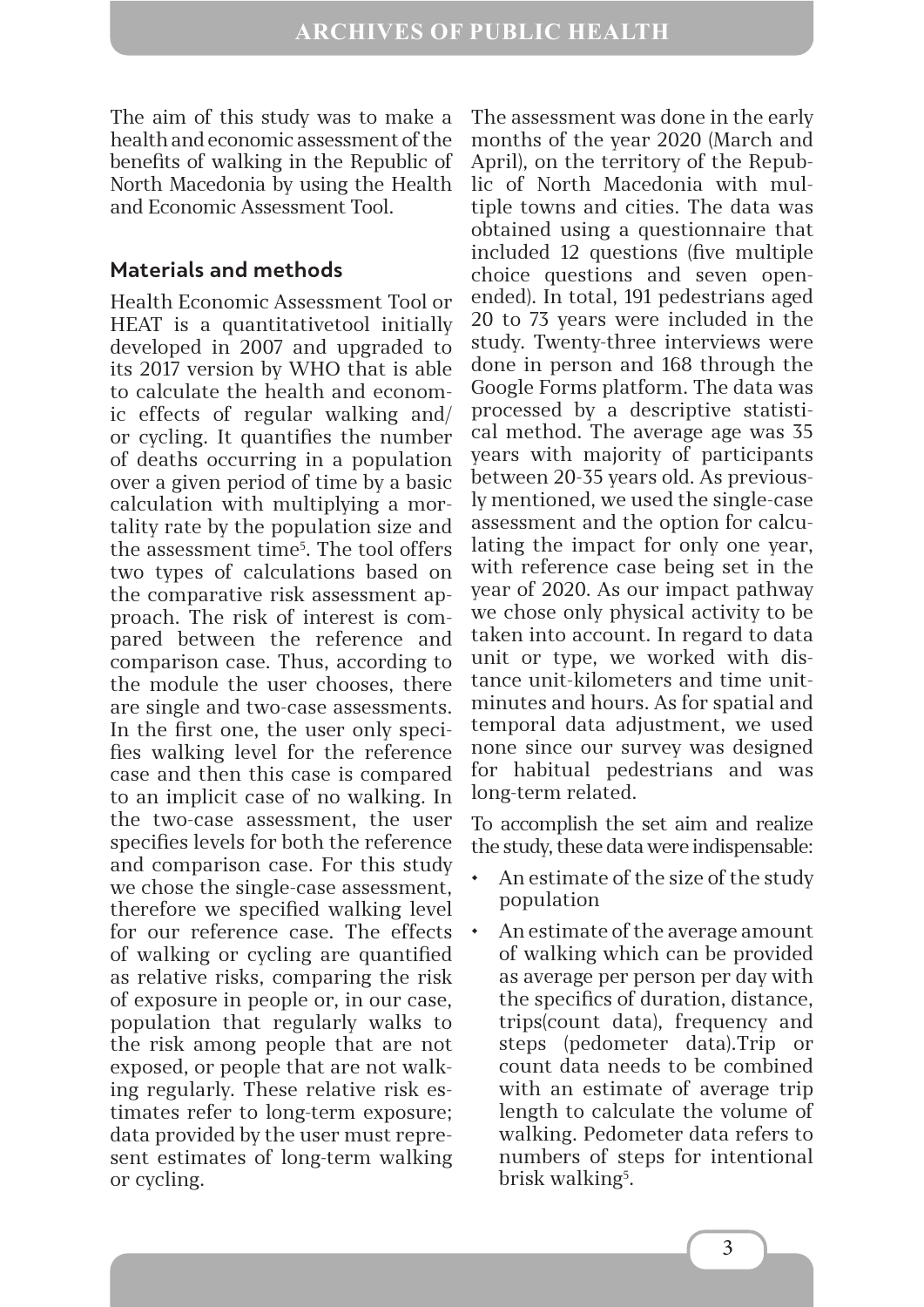HEAT offers two types of generic values:

• Default values provided for HEAT assessment, but with available option for the user to overwrite if they prefer other values and

• Background values considered to represent the best scientific consensus, which the user cannot change.

| Table 1. General default values used by HEAT <sup>5</sup> |  |  |  |  |  |  |
|-----------------------------------------------------------|--|--|--|--|--|--|
|-----------------------------------------------------------|--|--|--|--|--|--|

| <b>Description</b>                                     | <b>Value</b> | Unit                     |  |
|--------------------------------------------------------|--------------|--------------------------|--|
| Average number of trips per day using all likely modes |              | Trips per person per day |  |
| Average walking speed                                  |              | Km/h                     |  |
| Average distance by walking trip                       |              | Km/trip                  |  |
| Time frame for calculating the mean annual benefit     |              | Years                    |  |
| Average length of walking steps                        |              | $\rm cm$                 |  |
| Discount rate                                          |              | $\%$                     |  |

Sometimes input data may not be adequate or sufficient for all calculations of impact. HEAT offers several options for adjustment or providing additional information in order to calculate the assessment. These data adjustment options for single-case assessment include:temporal and spatial adjustment, for long-term average input, and data from multiple locations and proportions of trips shifted from another mode<sup>5</sup>.

### **Results**

As presented in Table 2, majority of the respondents were female.

The smallest percentage of participants (7.8%)was in the age group of 66-73 years, and the highest percentage(59.1%) was in the age group of 20- 35 years.

74.9% of participants had completed a high school. They live in 19 different towns and cities in the Republic of North Macedonia.

Regarding body mass index (BMI), majority of our assessed participants or 47.1% had BMI in range of 18.6-24.9, which is considered a normal healthy body weight.

The prevalence of participants that had hypertension in our assessed participants was 12%. Prevalence of diabetes type 2 and heart failure in both cases was 3.7% and the prevalence of chronic pulmonary disease was 4.2%

**Table 2.** Demographic and health characteristics of the respondents in the survey

| Gender                                                         |                                 |  |
|----------------------------------------------------------------|---------------------------------|--|
| $\bullet$ Male<br>29%<br>•Female 71%                           |                                 |  |
| Age                                                            |                                 |  |
| $•20-35 y/o$<br>$•36-50 y/o$<br>$•51-65 y/o$<br>$•66 - 73 y/o$ | 59.1%<br>21.4%<br>11.5%<br>7.8% |  |
| Education                                                      |                                 |  |
| • Primary<br>•Secondary 74.9%<br>$\bullet$ Higher              | 7.9%<br>17.2%                   |  |

4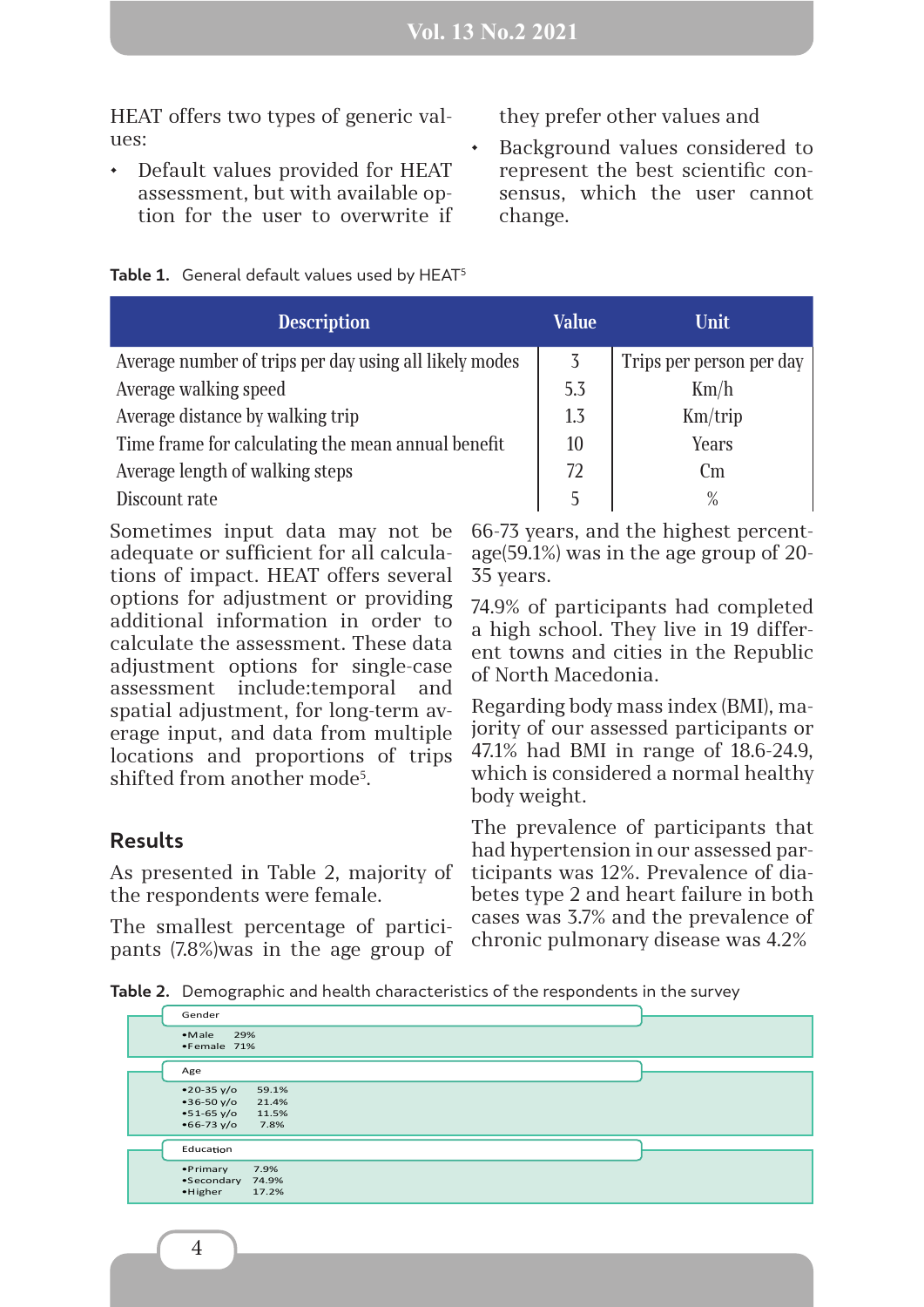### **ARCHIVES OF PUBLIC HEALTH**



**Figure 1.** Time per week the respondents spent walking

Based on the given answers of the participants on the time they spent walking on a daily basis, we divided them in two groups. One group walked over 150 minutes and the remaining participants under 150 minutes per week as recommended by the WHO guidelines and recommendations4.

In regard to the time they spent walking per week, minority answered they were walking less than 150 minutes per week and the majority answered they were walking more than 150 minutes per week. On a daily basis, 22.2% walked under 30 minutes and 77.8% walked over 30 minutes.



**Figure 2.** Detailed overview of respondents' walking habits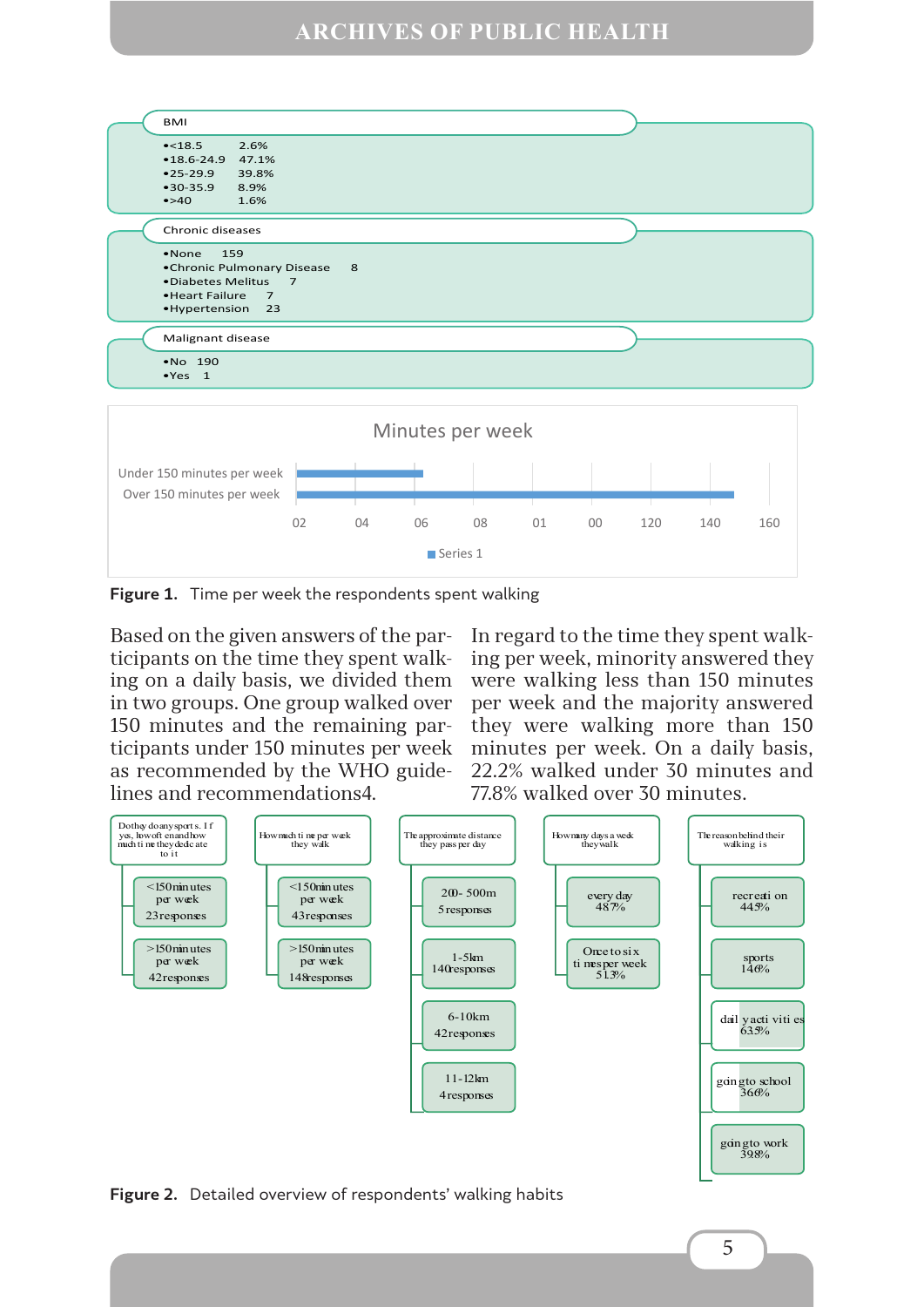Majority of our participants or 63.5% were walking as a form of daily activity, meanwhile walking as a form of sport was the least answered. In our study, 63.5% or 121 person answered that they were walking as a form of daily activity, but for providing food, cleaning and housekeeping, etc. A total of 146 people answered they were

walking when they were going to school or work. Eighty-five people answered they were walking as a form of recreational activity, and only 28 people or 14.6% answered they were walking as a form of sport.

The average time spent walking was 65 minutes and the average distance spent walking was 4.1km.

| certain amount<br>that walked a<br>Population | Percentage | Assessed popu-<br>lation | Increase of min<br>per person per<br>$\mathrm{day}$ | Impacts for<br>mortality | Total economic<br>ment for 1 year<br>impact<br>Full assess- | Annual dis-<br>count rate | Total economic<br>value for 1 year<br>(EUR) |
|-----------------------------------------------|------------|--------------------------|-----------------------------------------------------|--------------------------|-------------------------------------------------------------|---------------------------|---------------------------------------------|
| 0.2km                                         | 0.5%       | $\mathbf{1}$             | 2 min/person/day                                    | 0.00007                  | 35.4                                                        | 5%                        | 32.8€                                       |
| 0.5km                                         | 2.09%      | $\overline{4}$           | 6 min/person/day                                    | 0.0007                   | 344                                                         | 5%                        | 328€                                        |
| 1km                                           | 14.1%      | 27                       | 11 min/person/day                                   | 0.009                    | 4640€                                                       | 5%                        | 4420€                                       |
| 2km                                           | 21.4%      | 41                       | 23 min/person/<br>day                               | 0.3                      | 14100€                                                      | 5%                        | 13400€                                      |
| 3km                                           | 13.6%      | 26                       | 34 min/person/<br>day                               | 0.03                     | 13400€                                                      | 5%                        | 12800€                                      |
| 4km                                           | 6.2%       | 12                       | 45 min/person/<br>day                               | 0.02                     | 8260€                                                       | 5%                        | 7860€                                       |
| 5km                                           | 17.8%      | 34                       | 57 min/person/day                                   | 0.006                    | 29200€                                                      | 5%                        | 27900€                                      |
| 6km                                           | 5.8%       | 11                       | 68 min/person/<br>day                               | 0.02                     | 10600€                                                      | 5%                        | 10100€                                      |
| 7km                                           | 3.6%       | $\overline{7}$           | 79 min/person/day                                   | 0.01                     | 6720€                                                       | 5%                        | 6400€                                       |
| 8km                                           | 3.6%       | $\overline{7}$           | 91 min/person/day                                   | 0.01                     | 6720€                                                       | 5%                        | 6400€                                       |
| 9km                                           | 0.5%       | $\mathbf{1}$             | 102 min/person/<br>day                              | 0.002                    | 960€                                                        | 5%                        | 914€                                        |
| 10km                                          | 8.4%       | 16                       | 112 min/person/<br>day                              | 0.03                     | 15400€                                                      | 5%                        | 14600€                                      |
| 11km                                          | 0.5%       | $\mathbf{1}$             | 125 min/person/<br>day                              | 0.002                    | 960€                                                        | 5%                        | 914€                                        |
| 12km                                          | 1.6%       | $\overline{3}$           | 136 min/person/<br>day                              | 0.006                    | 2880€                                                       | 5%                        | 2740€                                       |

**Table 3.** Summary of the data analyzed by the HEAT tool

Mortality is monetized using Value of statistical life (VSL) of 506039.23 euros/death. The Value of statistical life is derived from willingness to pay. VSL is not the value of an identified person's life, but an aggregation of

individual values for small changes in risk of death. This value is different for every country and is obtained by a specific formula that derives the country specific values in local currency for the year 2015.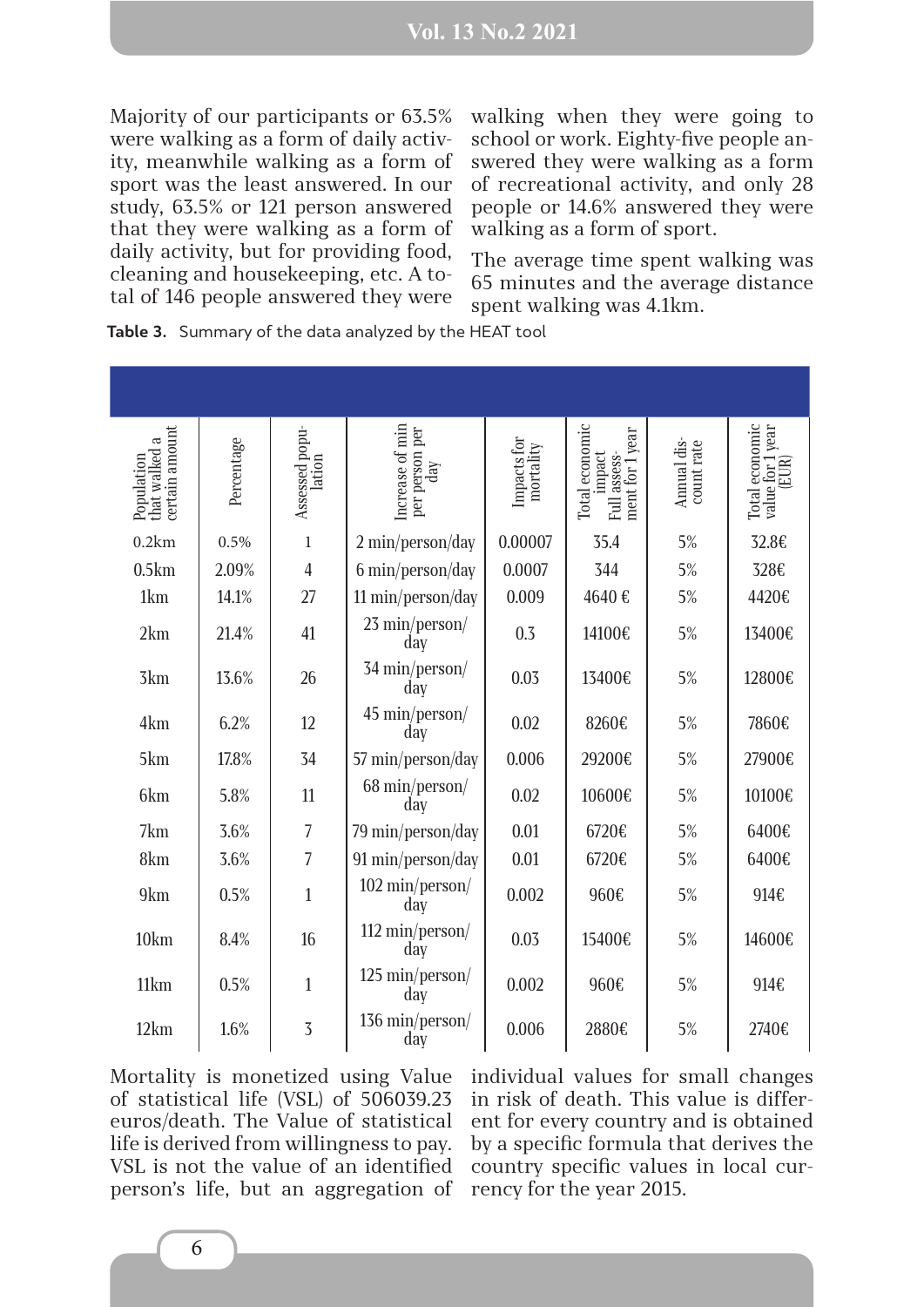Mortality rate is a measure of the number of deaths in a particular population scaled to the size of death population, per unit of time. The mortality rate for a population is the weighted average of the mortality rate in the exposed population or the so called assessed population and the unexposed population or population that doesn't walk. Mortality rate depends on the contrast in mortality risk between the two groups as well as the size of the groups.

Based on the HEAT criteria, maximal distance that a pedestrian could walk is 12 km, so consequently to this, all of our respondents that gave answers that surpassed this requirement were excluded from the study. Only respondents that met the criteria were included in the study.

Regarding the distance passed on a daily basis, 158 people were walking less than recommended or more than 4/5 from the assessed population. Forty-one person or 21.4%, which is the highest number of respondents, answered they were walking 2 km per day. With the HEAT calculation, it was found that 0.3 premature deaths were prevented, and the economic benefit was calculated to be 13400 euros.

The majority of respondents, 41 of them, said they were walking 2 km per day. If these 41 people walked 7.62 km per day, 0.08 premature deaths would have been prevented, and the total economic impact for 1 year assessment would have been 39400 euros and the total economic value with annual discount of 5% would have been 37500 euros. The difference in economic value between walking 2 km and 7.62 km would be 24100 euros.

The total economic impact of full assessment for 1 year was higher from the total economic value for 1 year. This is due to annual discount rate of 5%, which is ensured by HEAT; the tool gives an opportunity to change this value if the country in which the research is being conducted has another value and these values are usually available by government agencies.

### **Discussion**

Besides WHO4 and CDC (Center of disease control) recommendations6, American Heart Association (AHA)7 also recommends at least 30 minutes of moderate physical activity daily, at least 5 days a week, minimum 150 minutes per week moderate physical activity or at least 25 minutes for 3 days a week or 75 minutes of intensive physical activity in a week.

In this study,22.5% participants answered they were walking less than 150 minutes per week and 77.5% were walking more than 150 minutes per week as recommended by CDC<sup>6</sup>.

The World Health Organization recommends 10,000 steps per day8 .We used a converter (Kyle's converter) for steps to kilometers and 10,000 steps correspond to 7.62  $\rm km^9$ .

If the assessed 191 participants hypothetically walked 7.62 km, there would have been0.4 premature deaths prevented per year, the total economic impact for 1 year assessment would have been 183,000euros and total economic value with 5% annual discount would have been 175,000 euros. These numbers would make a tremendous impact on both, the health system and the economy.In economic terms, this impact would be 66191.2 euros.

The highest noted economic benefit was27,900 euros (Table 3). Logically, it imposes the question "why"? The rea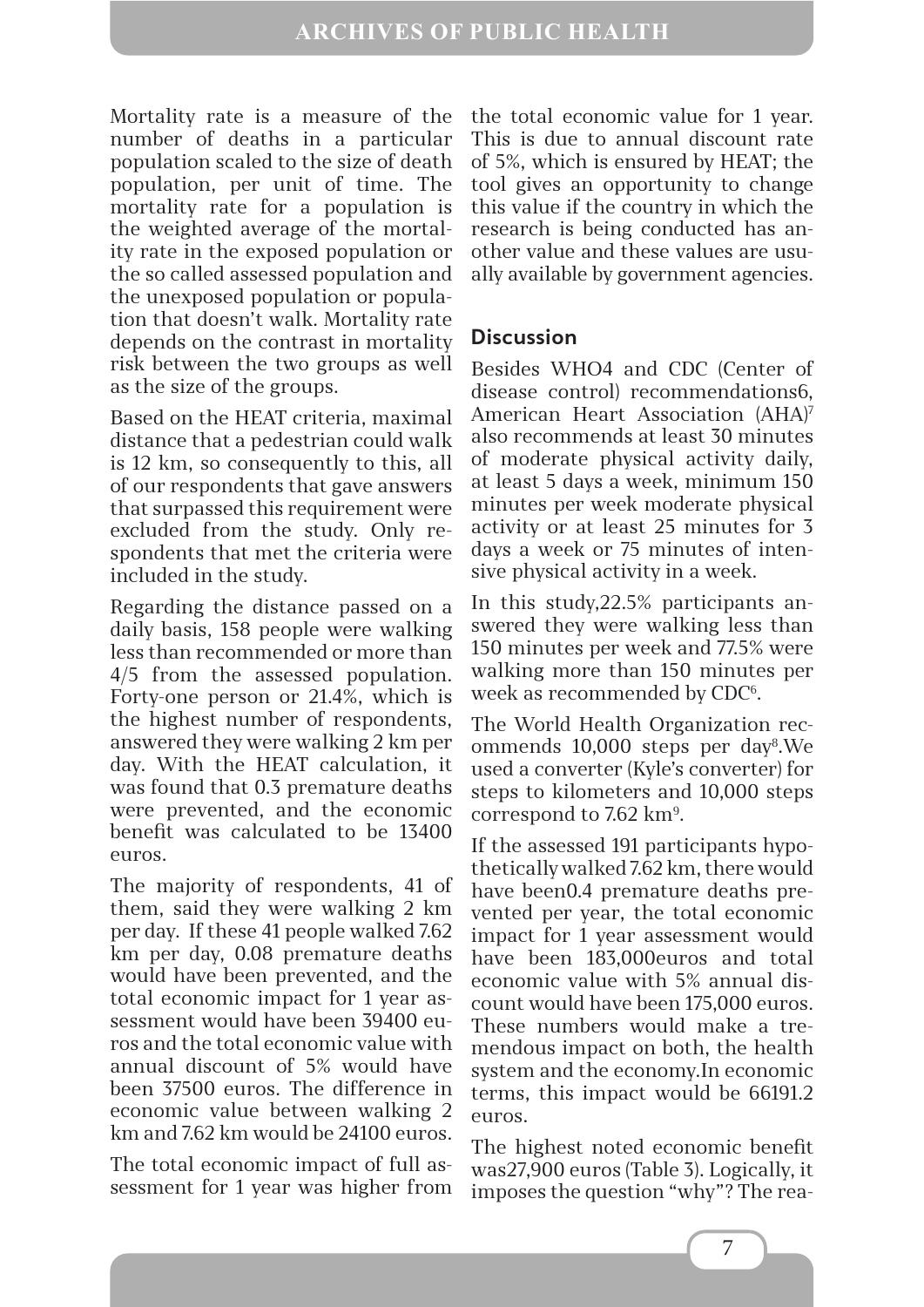son behind this is that respondents that said they were walking more than 5km, individually per answer werefewer than those that walked 5km.

On the other hand, as is to be expected, the least economic benefit would be from persons who walk 200 m or 0.2 km and that would be 32.8 euros, resulting in prevention of 0.00007 premature deaths.

A systematic review of the economy analysis for the active transport interventions in 2016 leads to a conclusion that evidences are insufficient<sup>10</sup>.

A study in Palermo made an assessment of their city population of 470,000. The assessment consisted of the economic benefit from these people walking on average 10 minutes per day. They found that if these 470,000 people walked 10 minutes a day for ten years, there would be an economic benefit of 2.2 billion euros and 810 premature deaths would be prevented<sup>11</sup>. In our study, the average time spent walking was 65 minutes. If all of the participants in our study spent 65 minutes walking, there would be 1.83 million euros of economic benefit for ten years with 4 premature deaths prevented.

Another study realized in Aydin, Turkey, made an assessment project very similar to ours. They recruited 260 people for their research, and found that their average walking distance was 2.52 km and applied the HEAT tool. Their results showed that there would be 350,000 euros economic benefit per year and 2,848,000 euros benefit for 10 year assessment<sup>12</sup>. On the other hand, the average walking distance in our study was 4.1 km. Applying HEAT in 191 people with the average walking distance of 4.1 km would make an economic benefit of 128,000 euros per year, and 1,040,000 euros per ten years with 3 premature deaths prevented over 10 years. The difference between the economic benefit would probably be due to the difference in recruited population as well as the Value of statistical life which is different in both countries.

A similar type of study was conducted in Catalonia. The results obtained demonstrated that there would be 124,216,000 euros saved for men and 84,927,000 euros would be saved for women in one year if people who did not follow daily recommendations for physical activity walked for 20-30 minutes, the distance they normally drove for 5 minutes<sup>13</sup>. In our study, 16 participants walked below daily recommendations. If these 16 people walked for 30 minutes a day, there would be 7,290 euros of economic benefit per year and 72,900 euros per 10 years.

Nonetheless, walking as well as cycling are useful for decreasing levels of noise, air pollution and parking expenses14, decreasing carbon emission, pollution of urban territory and traffic10. In addition to these benefits, the established and proven economic validity from investing in infrastructure for walking and cycling is to be emphasized, too. Furthermore, the goal of achieving safer pavements and convenient recreational grounds will be more approachable if active transport is actively promoted. According to a study in Norway, every car-driven kilometer incurs cost of 0.11 euros, while walking incurs gain of  $0.37$  euros<sup>15</sup>.

By presenting the example in Barcelona, it is visible that increasing walking for 26.7% and cycling for 72.55% in the interval of 2009-2013, the pedestrian injury rate decreased for 26.7%.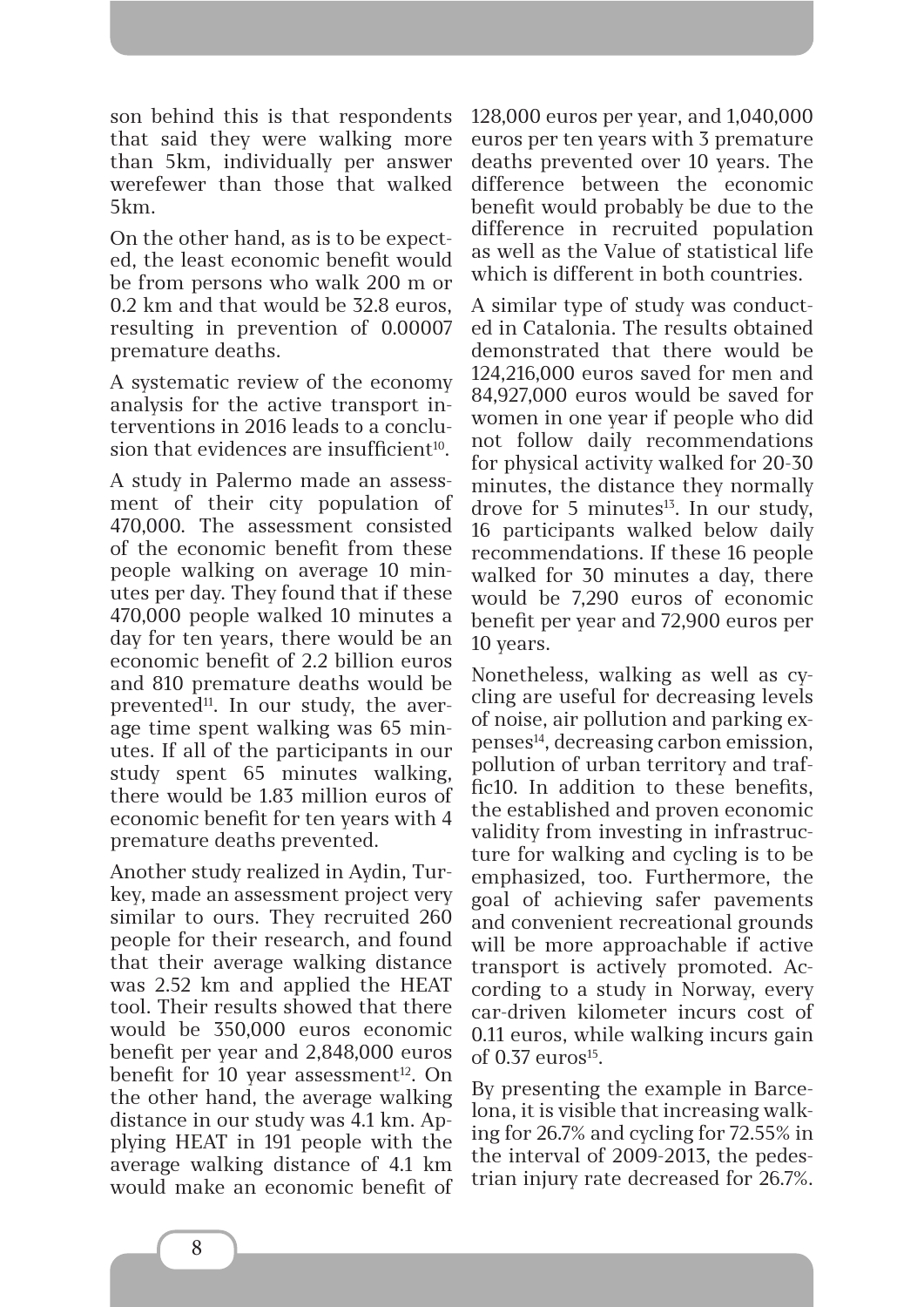As a result, the average economic benefit was estimated to be 47.3 mil- $\lim$  euros<sup>16</sup>.

Data from the Republic Council on Road Traffic Safety, which is an advisory body of the National Assembly of the Republic of North Macedonia, state that pedestrians are the largest group of vulnerable traffic participants. The number of pedestrians dying from road accidents in 2012 compared to 2001 decreased for 50%, but yet the absolute number of pedestrian victims in road accidents is disproportionally high. In 2002, direct and indirect expenses of fatal injury as a result of a traffic accident were 8 million euros, and in 2009 this number went up to 10.6 million euros for accidents that included serious injuries<sup>17</sup>. In 2018, 27 pedestrians lost their lives in traffic accidents, of whom 14 were over 65 years old and 861 pedestrians were seriously injured<sup>18</sup>. 25-30% of deaths in traffic accidents are assigned to pedestrians<sup>19</sup>. This is why it is necessary to support safety measures, through proving separate walking tracks in both urban and rural environments. It has to be mentioned that car transport is increasing more and more when compared to active transport, which creates a pressure to expand the urban environment and road investing, but on the other hand it makes active transport less safe, less attractive and less practical.

In a study conducted in 2008, it was found that physical inactivity was responsible for 9% of premature deaths20.

Another study examined risk reduction in differently active groups associated with BMI, physical activity and waist circumference. The study suggested that the greatest reduction in risk of premature deaths occurred when comparing inactive and moderately active groups, estimated by combining activity at work and recreational activity. The authors estimated that 20 minutes of walk burns 90-110kcal in people that have similar BMI, and they succeeded in calculating these numbers just by taking one person from the inactive group and transferring that same person to moderately active group and reducing their risk of premature death by 16-30%. They observed the highest impact amongst individuals with a normal BMI. In our study, respondents that walked below the recommended amount of 7.62km as said above, we hypothetically considered to be inactive. We divided them in groups by their BMI according to WHO examples $^{21}$ . Depending on BMI level there were75 participantswith BMI in the range of 18.5-24.9 or normal weight, 67 in the range of 25-29.9 that were overweight, 13 participantsin the range of 30-34.9 that were obese, 2 had BMI over 35 and 6 wereunderweight.According to these results, if applied that study to these 163 people, the highest impact of reducing the risk of premature death is expected to be in the 75 people with normal weight. By avoiding all inactivity, theoretically itreduces allcause mortality by 7.35%22.

Of the 191 respondents, 23 had hypertension, 7 of them had diabetes mellitus type 2, 7 had heart failure, and 8 respondents had chronic pulmonary disease.

Walking at least 10,000 steps a day contributes to an increased glucose tolerance in population with diagnosed diabetes mellitus<sup>23</sup>. In our study, 6 out of 7 diagnosed participants, walked less than 10,000 steps a day Those 6 people, according to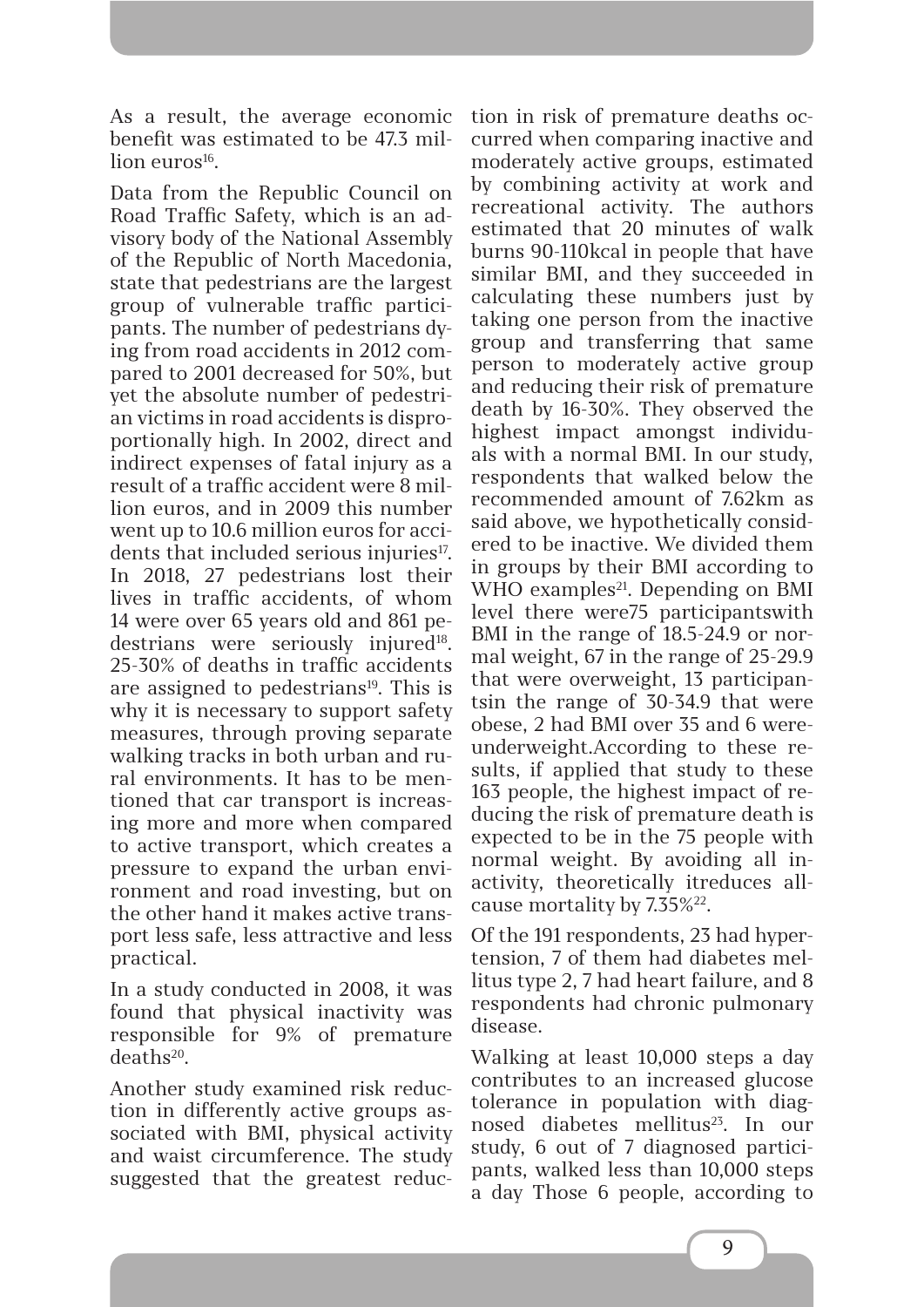their answers walked as a form of doing some daily activity or form of recreation and just one person answered he was walking as a form of sports activity. Seven participants had diabetes, and 4 of themhad BMI less or equal to 24.9; 2 had BMI of 32 and 33 and 1 person had BMI of 46. Six of the participants did not practice any form of sports, only 1 person answered he was practicing sports activity.

Increasing physical activity among adults at risk for, or with cardiovascular disease (CVD) can help prevent and manage the disease, and walking is an easy way for most adults to avoid inactivity and increase physical activity levels.The prevalence of walking among people at various degrees of CVD risk is unknown24.

The variance in daily physical activity in heart failure (HF) patients is considerable. In a study that measured daily physical activity of patients with heart failure was found that 44% were active less than 30 minutes a day, whilst 56% were active more than 30 minutes a day25. Eightof our respondents had heart failure, 5 of them said they were walking less than 30 minutes and 3 of them over 30 minutes. In one study, 85% were walking less than 10,000 steps a day, and only 15% were walking more than 10000 a day25. In our study, all of theparticipants were walking less than 10000 steps a day. Approximately 65% of the patients with heart failure were overweight or obese $26$ . Regarding their BMI, 3 patients were overweight, 2 were obese, 1 was underweight and 2 had normal BMI.

Hypertension is the leading cause of premature deaths and invalidities from cardiovascular diseases<sup>27</sup>. Ten thousand steps a day can significantly decrease blood pressure<sup>28</sup>, irrespective of the intensity of the exercises $29$ . Among our participants 23 answered that they had hypertension. Of these 23 people, 19 answered that they were walking less than 10,000 steps, 4 were walking more than 10,000 steps.Hypertension increases when BMI is increasing30. Of the 23 people, 9 had BMI less or equal to 24.9, 9 had BMI less or equal to 29.9, 4 had BMI less than 34.9.It is well known that exercising has hypotensive effect. It can prevent or decrease effects of metabolic and cardiovascular diseases, including arterial hypertension. But in our study, only 3 people gave positive answer for doing sports.

One study examined walking as a form of training and changes in quality of life and exercise in people with chronic obstructive pulmonary disease (COPD) and the results showed a small but significant decrease in dyspnea<sup>31</sup>. In our study, 7 of 8 participants were walking less than the recommended distance. Participants that were walking 1 and 2 km also had comorbidities and were older than 70 years. It imposes the question, if these people walked more frequently and longer distance, would their symptoms decrease? Another study also examined the correlation between physical activity and symptoms of COPD. They found that physical activity can lead to improvements in symptoms such as dyspnea and fatigue $32$ .

Our study has its flaws and downsides. Participants had a subjective perception of the distance passed on a daily basis and the time spent walking. There were different numbers of participants for the distance passed per day (number of participants per each kilometer) so we couldn`t chose comparative approach for certain matters such as mortality rate. There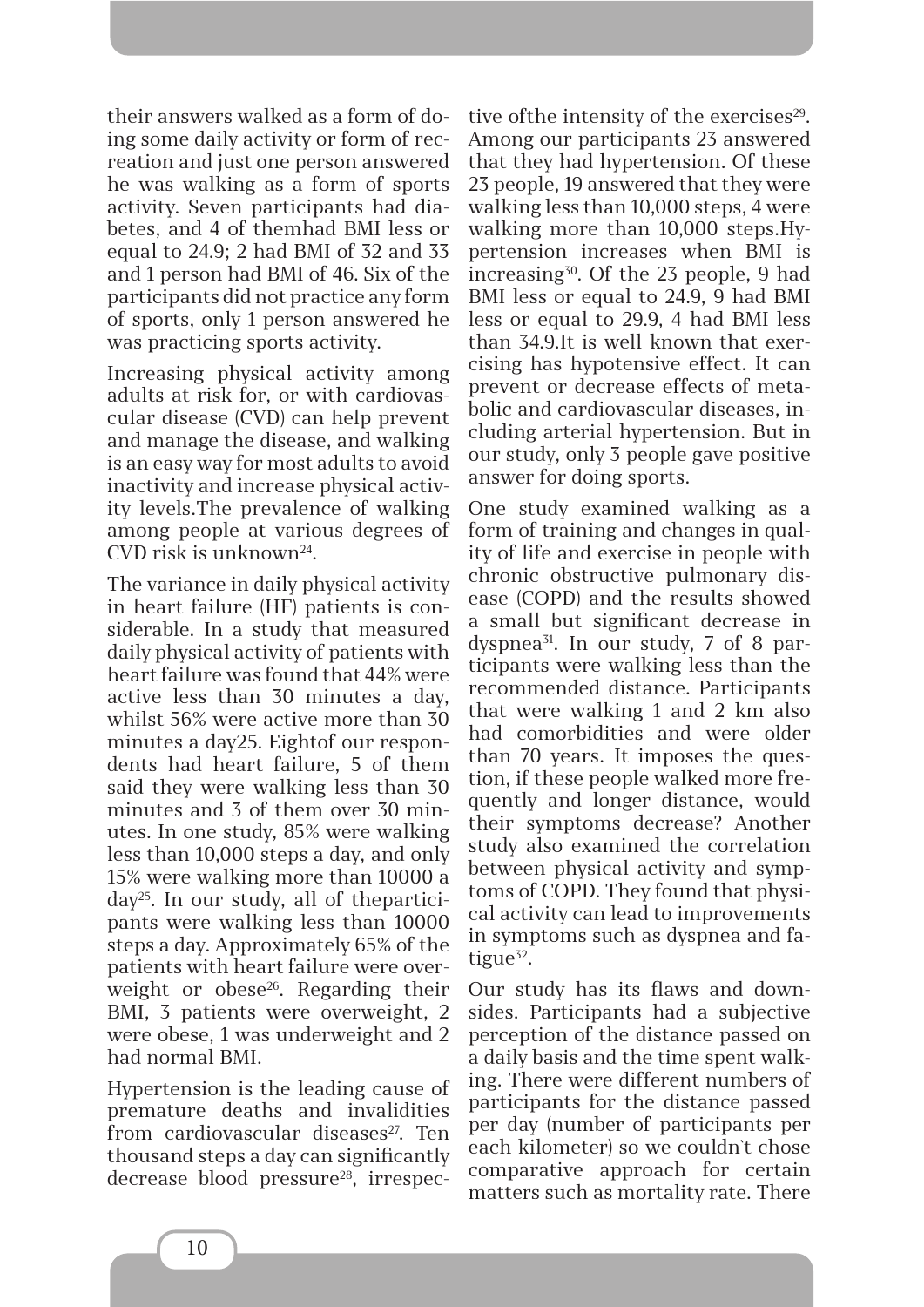were no previous studies that can be used to compare economic benefits of the walking in our country. In general, there are insufficient papers world wide discussing this issue. Another limitation is that majority of the recruited participants was in the age range of 20-35 years; when compared to the age group of 66-73 years, it was 7 times higher.

## **Conclusion**

Walking is and should be an important element of life. There are numerous studies that show its benefit on health overall. This study demonstrated that our population does not follow the recommended amount of daily walking. It has to be emphasized that in this period of pandemic it is even more important to promote walking, since people are in their homes and do not conduct physical activities. Our assessed population was relatively young; the average age was 35 years; it was a healthy population and still the results obtained are not satisfying. The accrued financial benefit, specifically through the 108808.8 euros can be reassigned in other aspects of the health system or be redeployed in other social segments. Walking should be promoted from the earliest ages in order to create a behavioral model that should be practiced throughout lifespan. The benefits from walking should be promoted by teachers, health care providers, by public health experts and especially by media, social networks, different campaigns on local and national levels. Of course, the state is duty-bounded as well as the local authorities to create that safe, comfortable and pleasant environment for walking.

## **References**

- 1. Bulut S. Social determinants of health, physical activity. Turk Hij Den Biyol Derg 2013;70(4): 205-14. DOI:10.5505/TurkHijyen.2013.67442
- 2. WHO. Executive summary. In: WHO guidelines on physical activity and sedentary behaviour. Geneva. World Health Organization. 2020;VIII
	- 3. HaskellLW, Lee M, Pate R. R, et al. Physical activity and public health: updated recommendation for adults from the American College of Sports Medicine and the American Heart Association. Med Sci Sports Exerc 2007; 39(8):1423-1434.DOI: 10.1249/ mss.0b013e3180616b27
- 4. World Health Organization. Physical activity. [cited 2020 Nov 26]. Available from: https://www.who. int/news-room/fact-sheets/detail/ physical-activity
- 5. KahlmeierS,Gotschi T, Cavill N, et al.HEAT, Health Economic and Assessment Tool for walking and cycling, Methods and user guide on physical activity, air pollution, injuries and carbon impact assessments. WHO Regional Office for Europe.2017; p21-46.
- 6. Center for disease control and prevention. How much physical activity do adults need? 2020. Available from: https://www.cdc.gov/physicalactivity/basics/adults/
- 7. http://www.heart.org/HEARTORG/ GettingHealthy/PhysicalActivity/ StartWalking/American-Heart-AssociationGuidelines\_UCM\_307976 Article.jsp
- 8. WHO. Pedometer and physical activity. In: Pacific physical activity guidelines for adults. Switzerland. WHO. 2008; p9.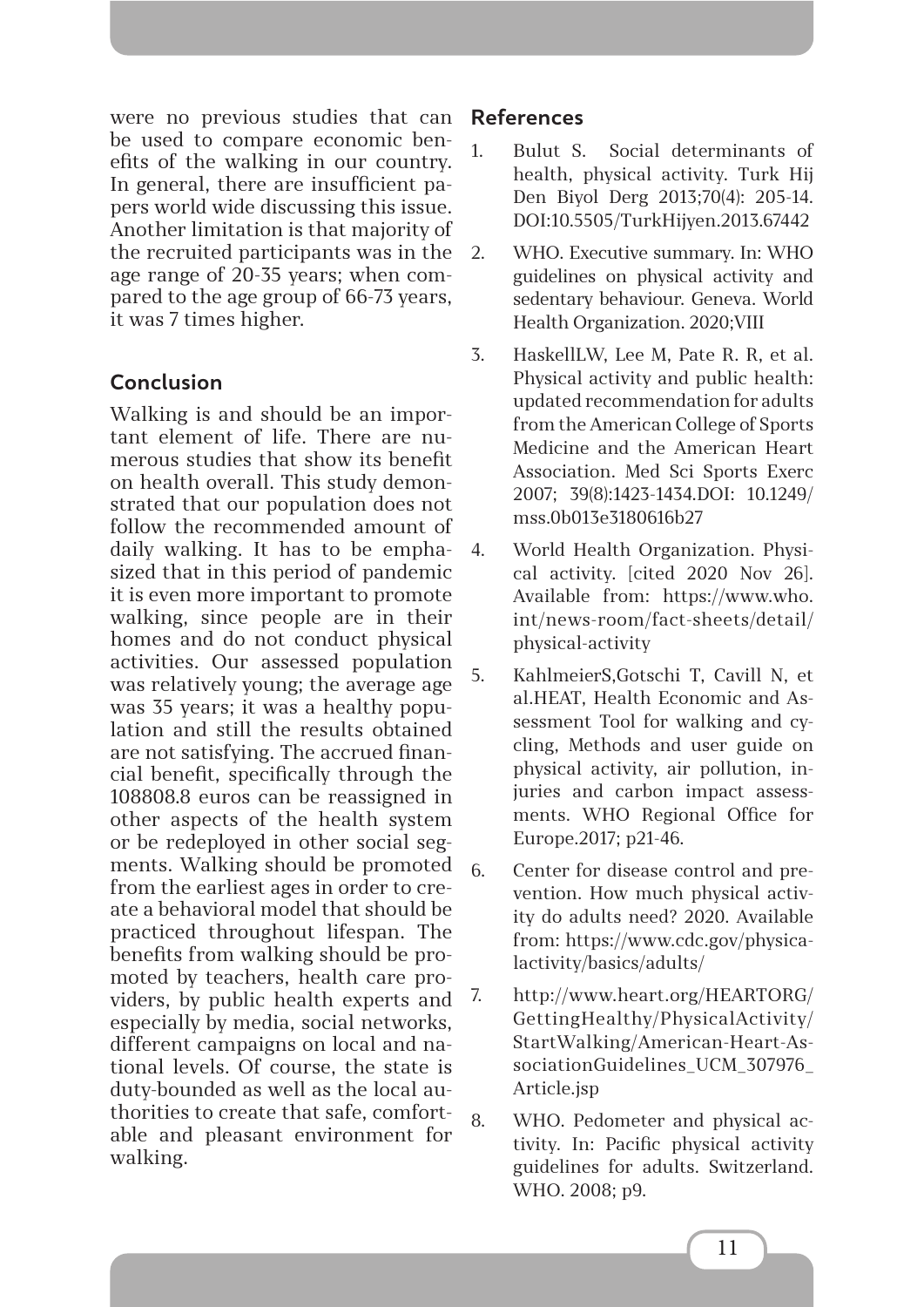- 9. Kyle's converter. Available from: http://www.kylesconverter.com/
- 10. Brown V, Zapata Diomedi B, Moodie M, et al. A systematic review of economic analyses of active transport interventions that include physical activity benefits.Transp Policy Elsevier. 2016; 45:190-208. DOI: 10.1016/j. tranpol.2015.10.003
- 11. Cavill N, Kahlmeier S, Crone D, Goudas M. Measuring the value of an Urban Active Environment (UActivE) including case study examples from the EU SPACE (Supporting Policy and Action for Active Environments) project. 2017; p27-29
- 12. Tas A, Karagulle D, Özcan S et al.Evaluation of walking level health and economic benefits by Europe health economic assessment tool for walking (heat - for walking). Journal of Environmental Protection and Ecology2019;20(1):461-467.
- 13. Olabarria M, Pérez C, Santamariña-Rubio E.et al. Health impact of motorised trips that could be replaced by walking. European journal of public health2012; 23(2). DOI:10.1093/eurpub/cks015
- 14. SælensmindeK.Cost–benefit analyses of walking and cycling track networks taking into account insecurity, health effects and external costs of motorized traffic. Transportation Research Part A: Policy and Practice. Elsevier. 2004; 38(8):593- 606.DOI:10.1016/j.tra.2004.04.003
- 15. Gössling S, Choi A, Dekker K, et al. The social cost of automobility. Cycling and Walking in the European Union. Ecological Economics. Elsevier. 2019; 158(C):65-74. DOI: 10.1016/j.ecolecon.2018.12.016
- 16. Pérez K, Olabarria M, Rojas-Rue-

da D, et al. The health and economic benefits of active transport policies in Barcelona. JTranspHealth2017;4:316-324. DOI:10.1016/j.jth.2017.01.001

- 17. Ангеловски Н.Втора национална стратегија на Република Македонија за унапредување на безбедноста на сообраќајот на патиштата. Скопје. РСБСП. 2014; с8-23.
- 18. Републички совет за безбедност на сообраќајот на патиштата. Пешаците и понатаму се една од најзагрозените групи учесници во сообраќајот.Овозможено на: https:// www.rsbsp.org.mk/
- 19. Републички совет за безбедност на сообраќајот на патиштата.РСБ-СП со апел: Пешацитечестострадаат во сообраќајнинезгоди, бидетевнимателни! Овозможено на:https://www.rsbsp.org.mk/
- 20. Lee IM, Shiroma EJ, Lobelo F, Puska P, Blair SN, Katzmarzyk PT; Lancet Physical Activity Series Working Group. Effect of physical inactivity on major non-communicable diseases worldwide: an analysis of burden of disease and life expectancy. Lancet. 2012 Jul 21;380(9838):219- 29. doi: 10.1016/S0140-6736(12)61031- 9. PMID: 22818936; PMCID: PMC3645500.
- 21. World Health Organization. Body mass index – BMI. Available from: https://www.euro.who.int/en/ health-topics/disease-prevention/ nutrition/a-healthy-lifestyle/bodymass-index-bmi
- 22. Ekelund U, Ward A. H, Norat T, et al. Physical activity and all-cause mortality across levels of overall and abdominal adiposity in European men and women: the European Prospective Investigation into Can-